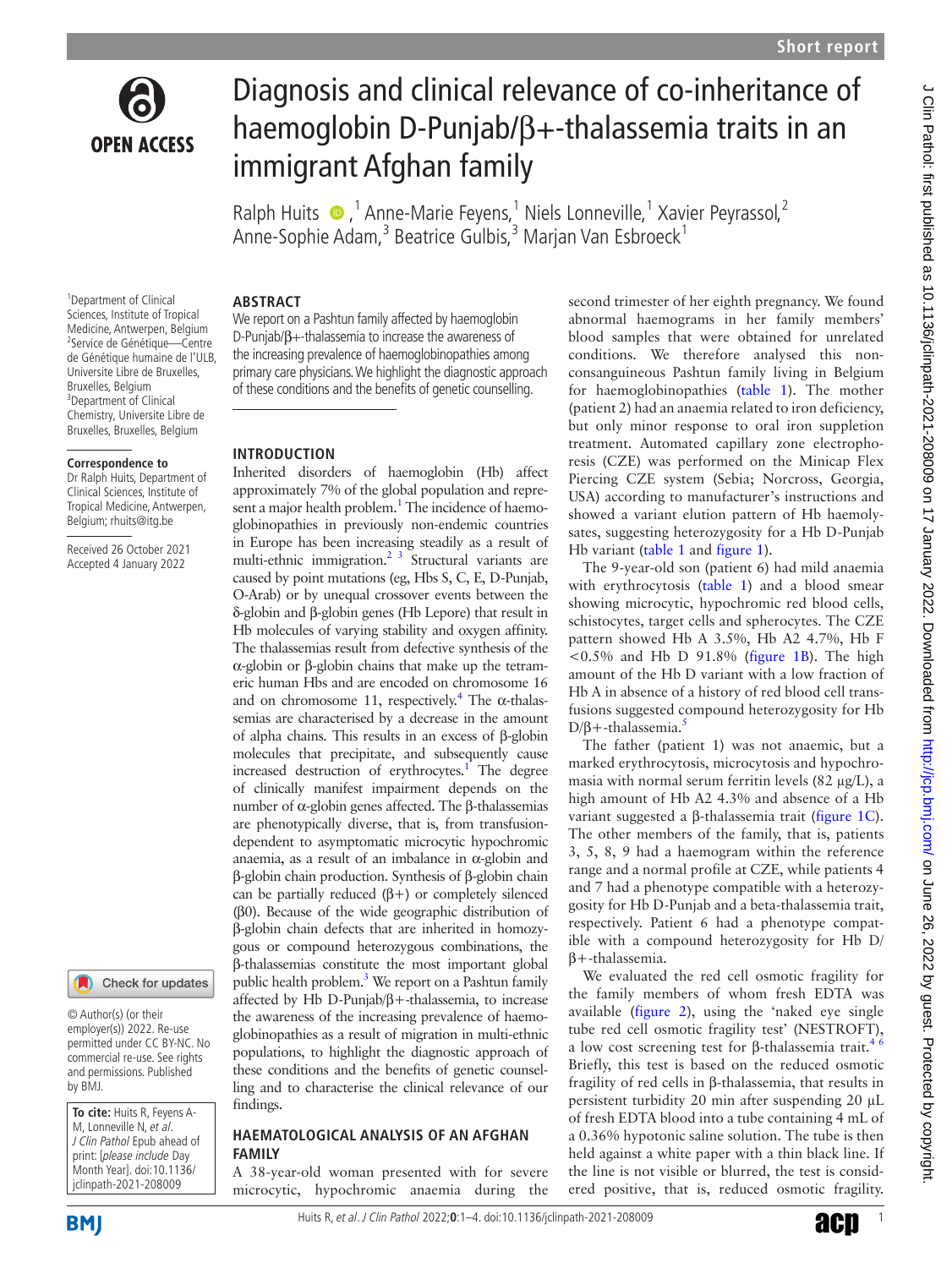<span id="page-1-0"></span>

| Table 1        | Red blood cell analysis and ferritin levels of the family affected with Hb D and $\beta$ +-thalassemia trait |                         |                                               |          |                           |                          |        |              |     |                                |
|----------------|--------------------------------------------------------------------------------------------------------------|-------------------------|-----------------------------------------------|----------|---------------------------|--------------------------|--------|--------------|-----|--------------------------------|
| Patient        | Gender                                                                                                       | $Hb$ (g/L)<br>(132–173) | RBC (*10 <sup>12</sup> /L)<br>$(3.80 - 5.10)$ | Ht (L/L) | $MCH$ (pg)<br>$(27 - 31)$ | MCV (fL)<br>$(81 - 100)$ | RDW(%) | Reticulo (‰) | PLT | Ferritin (µg/L)<br>$(6 - 137)$ |
|                | M                                                                                                            | 134                     | 7.08                                          | 0.429    | 19                        | 60.5                     | 13     | 17.32        | 402 | 82                             |
| 2              | F                                                                                                            | 77                      | 3.97                                          | 0.249    | 19.4                      | 62.8                     | 16.4   | 34.76        | 358 | 8                              |
| 3              | F                                                                                                            | 130                     | 4.57                                          | 0.383    | 28.3                      | 83.8                     | 12.4   | 16.22        | 349 | 13                             |
| $\overline{4}$ | F                                                                                                            | 139                     | 5.31                                          | 0.406    | 26.2                      | 76.5                     | 12     | 12.19        | 367 | 8                              |
| 5              | M                                                                                                            | 139                     | 5.17                                          | 0.418    | 26.8                      | 80.9                     | 12.9   | 11.81        | 318 | 32                             |
| 6              | M                                                                                                            | 115                     | 6.98                                          | 359      | 16.5                      | 51.4                     | 12     | 16.65        | 410 | 28                             |
| $\overline{7}$ | F                                                                                                            | 112                     | 6.6                                           | 0.369    | 17                        | 55.8                     | 11.9   | 18.12        | 363 | 27                             |
| 8              | M                                                                                                            | 125                     | 4.86                                          | 0.367    | 25.7                      | 75.6                     | 11.3   | 8.74         | 445 | <b>ND</b>                      |
| 9              | F                                                                                                            | 110                     | 4.65                                          | 0.336    | 23.8                      | 72.2                     | 13.3   | 13.29        | 449 | <b>ND</b>                      |

F, female; Hb, haemoglobin; Ht, haematocrit; M, male; MCH, mean corpuscular haemoglobin; MCV, mean corpuscular volume; ND, not done; PLT, platelet count; RBC, red blood cells; RDW, red cell distribution width; reticulo, reticulocytes.

If the line is clearly visible through the contents of the tubes, the test is negative. Reduced osmotic fragility was detected in patients 1, 6 and 7.

The hemoglobinopathies that affect this family were characterised at a molecular level by massive parallel sequencing of the whole coding sequence of the HBB genes in the parental blood samples. We identified a heterozygous mutation HBB:c.364G>C (p.Glu122Gln), known as Hb D-Punjab in the mother. The father was found to be heterozygous for HBB:c.92+5G>C, a β+ type mutation known as IVSI-5 (G>C). By extrapolation, we assigned the β-chain genotypes and Hb chain designations to the other members of the family [\(table](#page-2-1) 2).

# **DISCUSSION**

Hb D-Punjab (also known as Hb D-Los Angeles) was first described in 1951.<sup>[7](#page-3-5)</sup> It is prevalent in Punjab region, Northwest India (estimated frequency 2.0%), but it has also been reported in Italy, Belgium, Austria, Turkey, China and Brazil.<sup>[8](#page-3-6)</sup> Hb D is a stable Hb variant, with only mildly reduced oxygen affinity compared with Hb  $A$ .<sup>[9](#page-3-7)</sup> In classic electrophoresis of the Hb fractions, Hb D-Punjab migrates with Hb S under alkaline pH, and with Hb A under acidic pH.<sup>4</sup> Modern automated highthroughput methods, such as high-performance liquid chromatography and Hb CZE identify clinically relevant Hb variants with approximately 100% sensitivity and specificity greater than 90%.[4](#page-3-2) Hb D-Punjab can be inherited in at least four different states: heterozygous, homozygous Hb D disease, or compound heterozygous states like Hb D-thalassemia (Hb D/β° or β+) and co-inheritance with other Hb variants. The more severe

co-inheritance is the association between Hb D-Punjab and Hb S that leads to similar clinical and haematological manifestations as in sickle cell anaemia. A couple at risk should be referred for counselling. Because Hb D-Punjab trait is clinically silent, we consider the CZE detection of the mother's Hb D-carrier status an incidental finding. As indicated by the low serum ferritin level, her microcytic anaemia was explained by iron depletion that showed only mild improvement in response to oral iron suppletion treatment during pregnancy.

The remarkably high Hb D fraction (91.8%) in patient 6 could be mistaken for homozygous Hb D disease, a condition that is not associated with haematological or clinical manifestations. A recent study suggested that a Hb D fraction greater than 92% can be used to discriminate homozygotes from Hb D-Punjab/β-thal-assemia double heterozygotes.<sup>[10](#page-3-8)</sup> However, the finding of hypochromic, microcytic red cell morphology with erythrocytosis in the presence of Hb A and an elevated Hb A2 fraction alerted us to the possible coinheritance of a β-thalassemia trait in our patient. The presence of a β+-thalassemia trait was confirmed by genetic testing of the father.

The prevalence of β-thalassemia in Afghanistan is probably high, but reliable epidemiological data are scarce. Based on a β-thalassemia syndrome prevalence of 3.8% among 369 outpatients, one study estimated a number of 1 to 1.5 million β-thalassemia carriers in Afghanistan[.11](#page-3-9) The HBB:c.92+5G>C substitution is the most common β-thalassemia mutation in South Asia, with reported allelic frequencies of 64.6%, 56.3% and 36.5% in Sri Lanka, India and Pakistan, respectively.<sup>[12](#page-3-10)</sup> An evolutionary explanation for the widespread distribution



<span id="page-1-1"></span>**Figure 1** Elution pattern of hemolysates on the Minicap Flex Piercing CZE system (patients 2, 6 and 1). / Hemoglobin electrophoresis patterns of patient 2, patient 6 and patient 1 are shown. Normal values for the Hb-fractions on the Minicap Flex Piercing CZE system (Sebia; Norcross, GA, USA) are Hb A 96.8-97.8%; Hb A2 2.2-3.2%; and Hb F ≤ 0.5%. Patient 2 (A), a Hb D carrier, has a decreased Hb A (60.8%), a normal Hb A2 (2.3%) and an additional Hb D fraction (36.9%). Patient 6 (B), a Hb D/ β+-thalassemia compound heterozyte, has a greatly decreased Hb A (3.5%), an increased Hb A2 (4.9%) and a greatly increased Hb D fraction (91.8%). Patient 1 (C) has a decreased Hb A (95.1%), an increased Hb A2 (4.3%) and a slightly increased for Hb F fraction (0.6%), a pattern compatible with β-thalassemia trait.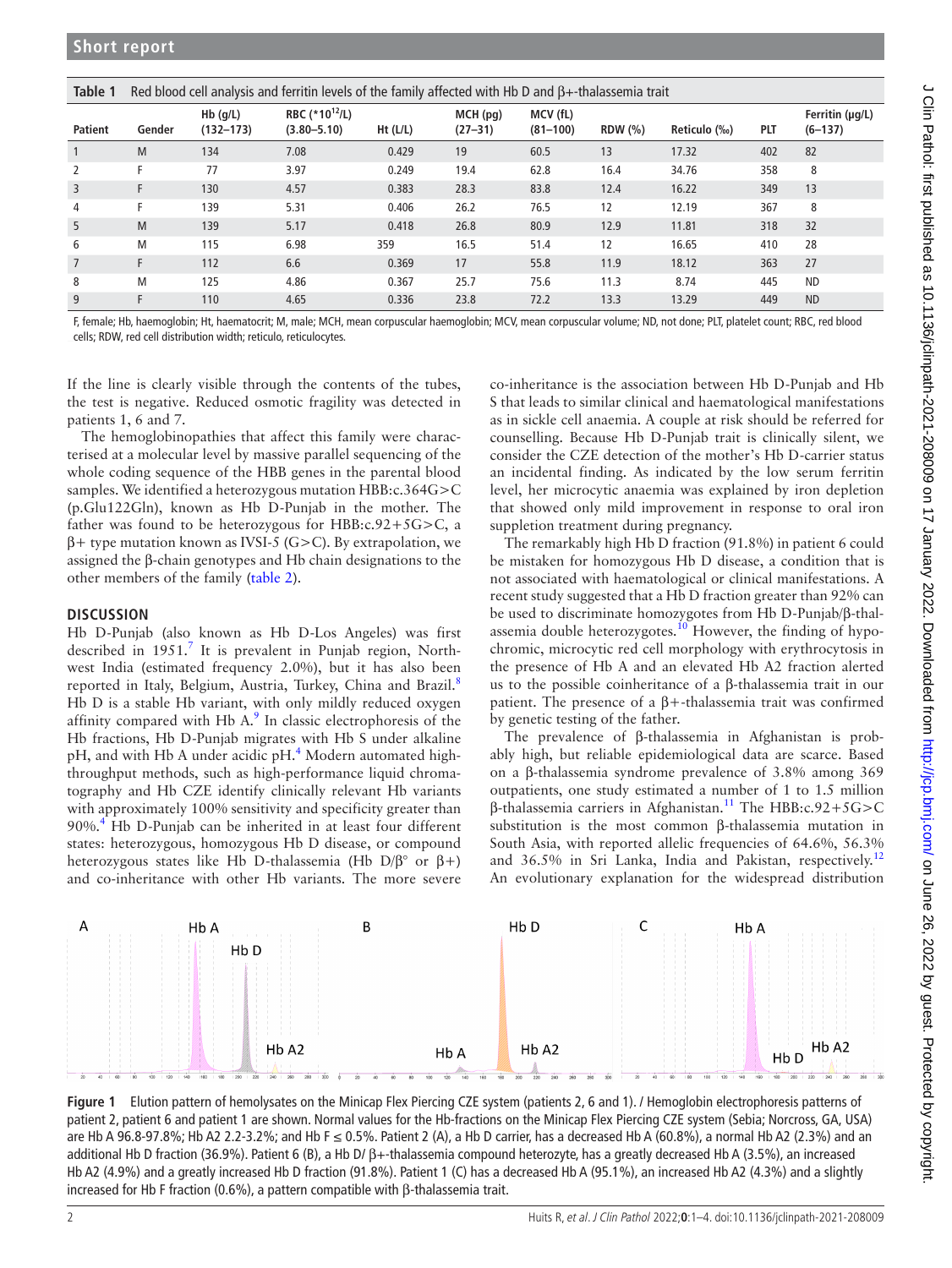

<span id="page-2-0"></span>**Figure 2** 'naked eye single tube red cell osmotic fragility test (NESTROFT)' for patients 1, 3, and 5 through 9. / The NESTROFT is based on the reduced osmotic fragility of red cells in β-thalassemia. Twenty microliters of fresh EDTA blood is suspended into a tube containing 4 mL of a 0.36% hypotonic saline solution. After 20 minutes the tube is held against a white paper with a thin black line. If osmotic fragility of the red cells is reduced, turbidity persists and the line is not visible or blurred (a positive test result). If the line is clearly visible through the contents of the tubes, the test is negative. Reduced osmotic fragility was detected in patients no. 1, 6 and 7. No fresh EDTA was available for patient 2 and patient 4.

of β-thalassemia in the WHO Eastern Mediterranean Region remains elusive. Although Haldane postulated that heterozygosity for β-thalassemia protects against severe falciparum malaria in 1949, this hypothesis remains to be evaluated in prospective clinical studies[.13 14](#page-3-11) However, persistence of thalassemia genes in many populations can largely be attributed to consanguinity, a known risk factor for all recessive genetic disorders. The proportion of consanguineous marriages among populations of Afghanistan was found to be as high as  $46.2\%$ .<sup>15</sup>

So, what is the clinical relevance of diagnosing the Hb D-Punjab and β+-thalassemia traits? Hb D in a heterozygous or even in a homozygous state is asymptomatic. Although compound heterozygote Hb D/β-thalassemia cases that needed blood transfusions have been reported, Basmanj *et al* did not observe profoundly anaemic or transfusion dependent Hb D/β-thalassemia compound heterozygotes after screening more than 8000 β-thalassemia carriers.<sup>16</sup> In a recent practice guideline, compound heterozygote Hb D/β-thalassemia was reported as not clinically relevant, and no prenatal diagnosis is warranted.<sup>[17](#page-3-14)</sup> As outlined in the introduction, all β-thalassemia traits can be inherited in deleterious homozygous or compound heterozygous combinations.<sup>[3](#page-3-3)</sup> Therefore, premarital or antenatal screening for these haemoglobinopathies is important. In chronic microcytic

anaemia, distinguishing β-thalassemia trait from iron deficiency is important to avoid unnecessary and potentially harmful iron treatment. In addition, a study from Sri Lanka found that people with β-thalassemia trait had symptoms suggestive of anaemia, including lethargy, fatigue and dizziness compared with normal subjects, and they visited their physicians more frequently.<sup>[18](#page-3-15)</sup> Surprisingly, the latter study also found that patients with β-thalassemia trait experienced significantly more fever episodes that necessitated medical attention than controls.<sup>18</sup>

In many countries with high carrier rates, nationwide screening programmes for the hemoglobinopathies have been established.<sup>3</sup> In 2014, a pan-European expert consensus recommended newborn screening in Europe to target only sickle cell disease, that is, Hb S.<sup>19</sup> In previously non-endemic countries with high rates of multi-ethnic immigration antenatal screening programmes may be absent. In these countries, primary care professionals can play an important role in the identification of individuals and families at risk by detailed family medical history taking and by offering screening and genetic counselling. A high index of suspicion is required to differentiate between thalassemias and iron deficiency anaemia (IDA), especially when microcytic anaemia is accompanied by normal iron studies. Many mathematical indices have been used to discriminate thalassemia

<span id="page-2-1"></span>

| Table 2        | Haemoglobin fractions, $\beta$ -globin genotypes and clinical phenotypes in a family affected with Hb D and $\beta$ +-thalassemia trait |            |              |            |            |                            |                           |  |  |  |
|----------------|-----------------------------------------------------------------------------------------------------------------------------------------|------------|--------------|------------|------------|----------------------------|---------------------------|--|--|--|
| <b>Patient</b> | Gender                                                                                                                                  | Hb A $(%)$ | Hb A 2 $(%)$ | Hb F $(%)$ | Hb D $(%)$ | $\beta$ -globin genotype   | <b>Clinical phenotype</b> |  |  |  |
|                | M                                                                                                                                       | 95.1       | 4.3          | 0.6        | N          | $c.92+5G > C/normal$       | B-thalassemia trait       |  |  |  |
| 2              | E                                                                                                                                       | 60.8       | 2.3          | < 0.5      | 36.9       | Normal/c.364 $G > C$       | Hb D-carrier              |  |  |  |
| 3              |                                                                                                                                         | 97.5       | 2.5          | < 0.5      | N.         | Normal/normal              | Normal                    |  |  |  |
| 4              |                                                                                                                                         | 58.4       | 2.7          | 0.5        | 38.9       | Normal/c.364 $G > C^*$     | Hb D-carrier              |  |  |  |
| 5              | M                                                                                                                                       | 97.5       | 2.5          | < 0.5      | N          | Normal/normal              | Normal                    |  |  |  |
| 6              | M                                                                                                                                       | 3.5        | 4.7          | < 0.5      | 91.8       | $c.92+5G > C/c.364G > C^*$ | Hb D/ß-thalassemia trait  |  |  |  |
| $\overline{7}$ |                                                                                                                                         | 96         | 4            | < 0.5      | N          | $c.92+5G > C/normal^*$     | B-thalassemia trait       |  |  |  |
| 8              | M                                                                                                                                       | 96.9       | 2.8          | 0.3        | N          | Normal/normal              | Normal                    |  |  |  |
| 9              |                                                                                                                                         | 97.0       | 2.6          | 0.4        | N          | Normal/normal              | Normal                    |  |  |  |

Hb fractions on the Minicap Flex Piercing CZE system, β-globin genotypes and clinical phenotypes are presented. N denotes absent. \*Extrapolated genotype.

CZE, capillary zone electrophoresis.